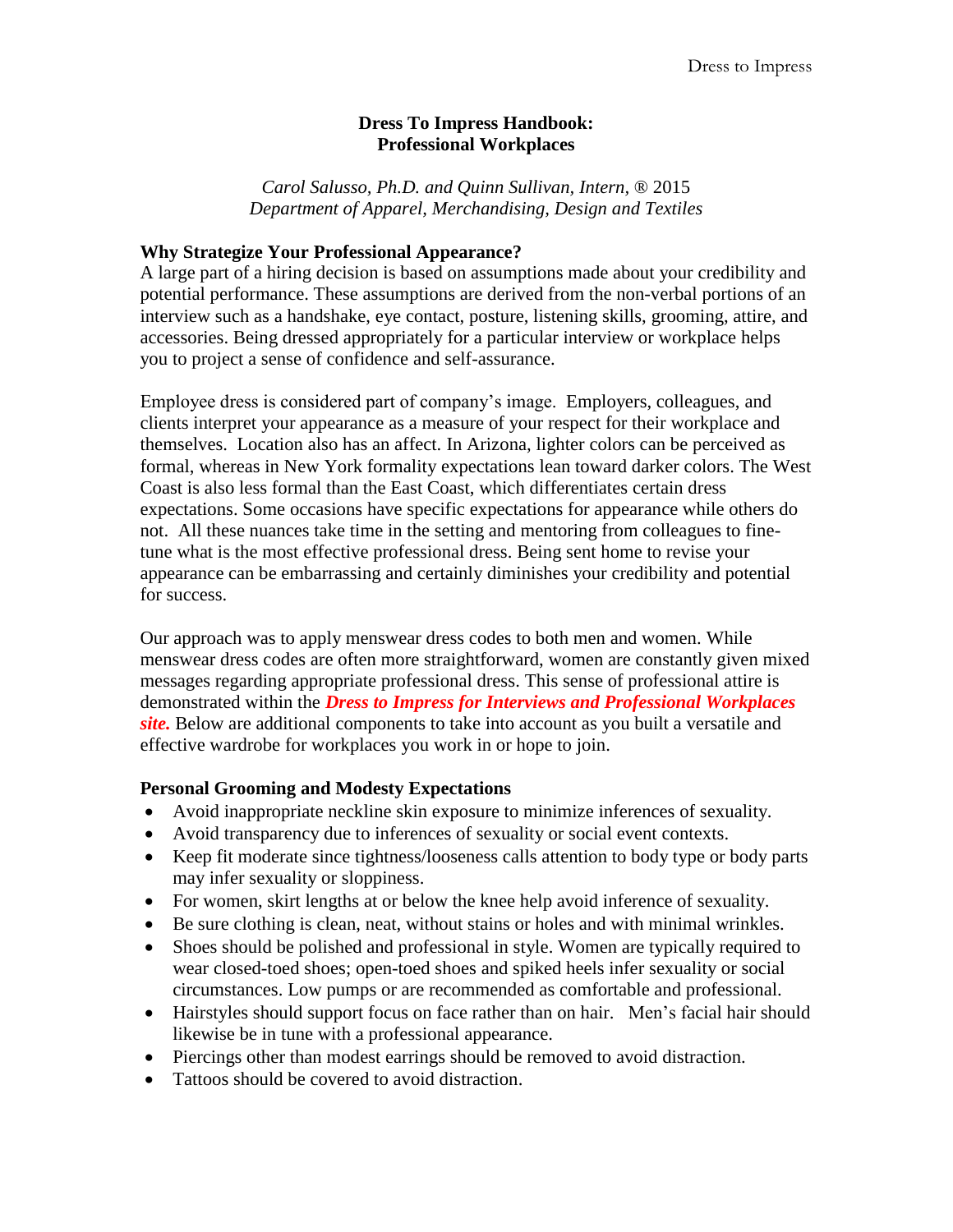- Choose fragrances that are subtle with low possibility of offending interviewer or causing allergic reactions. Keep interviewer's attention on what you say and your qualifications.
- Women's make-up and fingernail polish should be subtle so not a distraction.
- Accessories can be a good way to express your personality and accentuate your best features. For women, a scarf or necklace can help focus on your face. For men, a tie is an important focal point and should be attractive. A belt should match shoes while your watch is functional yet attractive. Keep accessories simple so they do not become a distraction.

## **Professional Dress Expectations**

- Emphasize credibility and power with colors appropriate to prospective or actual workplace. (Use black, dark gray, dark green, navy, dark blue, and red for women, worn in the right styles. Avoid brown, and reserve tan, camel and khaki for Casual Friday or Semi-Casual to Casual workplaces).
- Choose colors and textures that flatter your coloring, face, and hair.
- Make the face the focal point with a high contrast that also has modest coverage. This also helps reinforce your credibility and potential for high performance in the workplace.
- Minimize contrast in footwear, hose/stockings and lower body garments to avoid making them important focal points.
- Minimize additional focal points by carrying just one item, such as a portfolio, briefcase, or purse.
- Select fabrics that have a look of quality and performance and thereby are indicators of your good taste, a feature of professionalism.

### **Research Professional Dress Expectations for Specific Workplaces**

- Strategize the professional image you want to project.
- For an interview, select styles that emulate conservative versions within level of formality. Refer to *Dress to Impress for Interviews and Professional Workplaces.*
- After being hired, ask your boss or the human resources department for a copy of the organization's dress code policy. Codes vary so don't assume you can wear the same clothes you wore at your last job. Some companies allow jeans, sleeveless tops and open-toed sandals, but others don't.
- Approach "Casual Friday" attire cautiously to retain professionalism appropriate to workplace while expressing more personal style. This style is more laid back but should retain an essence of professional dress. Notice what leaders wear as a clue to what is most effective. Work to keep the focus on your face so credibility is retained, even on Friday.

### **Dressing on a Tight Budget**

• Don't wait until you are pressed for time and have to make a hasty decision or a choice that is not in your budget. Remember that self-confidence is your primary goal when staging your professional interview attire.